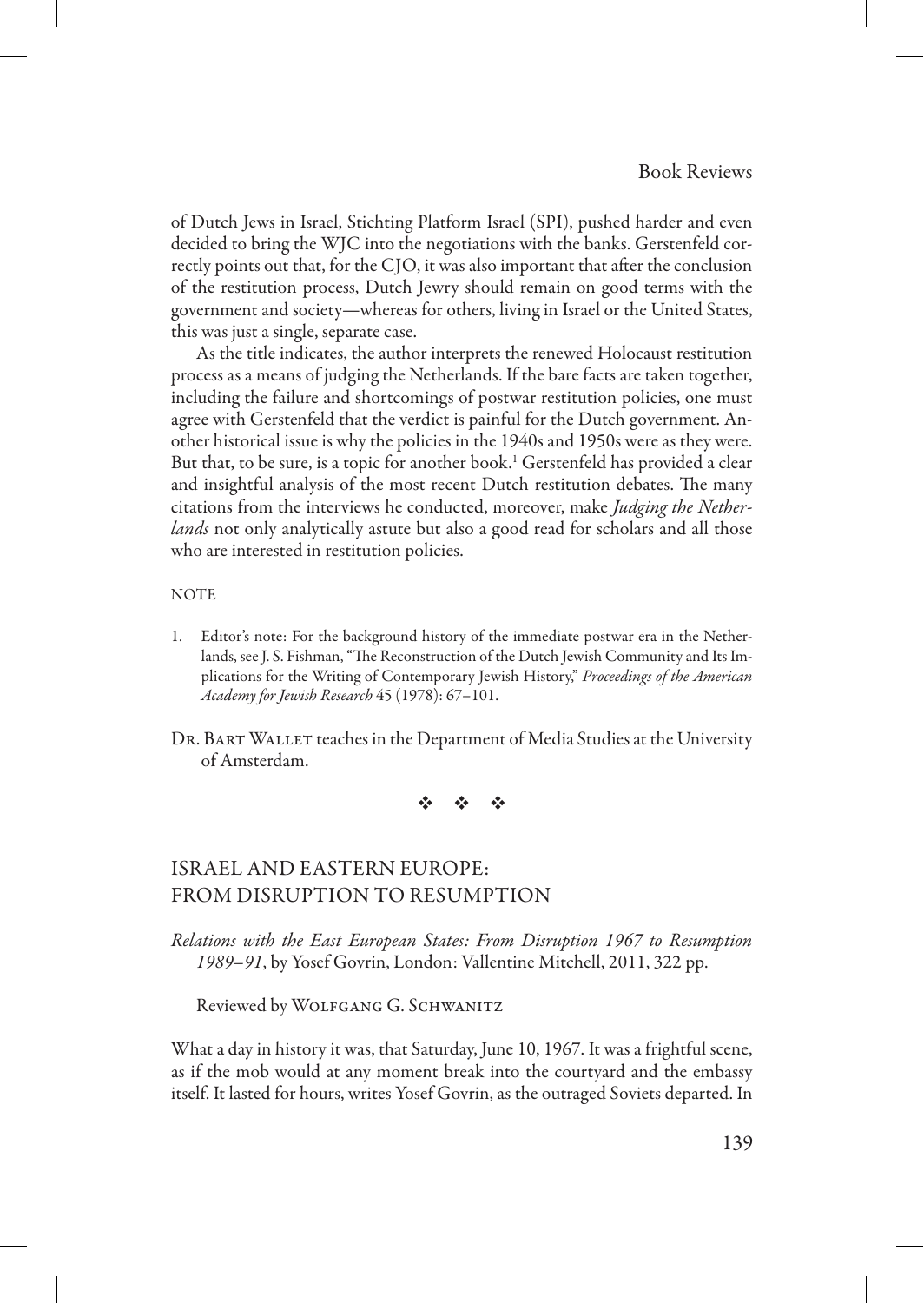the last five days Israel had defeated the armies of Egypt, Syria, and Jordan, seizing large Arab territories. As Govrin, first secretary of the Israeli embassy, rushed through the streets of Moscow, thousands shouted: "Down with Israel!" It seemed to him, who had told this story in his 1998 book on Soviet-Israeli relations,<sup>1</sup> as if the Soviet giant had declared war on tiny Israel. But the Kremlin had "only" severed ties with the Jewish state. The Israelis lowered their flag singing "Hatikva," their national anthem. All the Israelis at East European missions, except Romania, did the same.

Yosef Govrin was then posted to South America. From 1976 to 1985, he served as director of the Eastern European Department of the Ministry of Foreign Affairs. For four years he was ambassador to Romania. About two decades after the breakup of 1967, he participated in the restoration of ties with Eastern Europe. Excepting the political changes in Albania, there emerged fifteen new republics from the territory of the former Soviet Union. One country vanished: the German Democratic Republic, the GDR. It was not quite German but Sovietdominated, and not a republic either but a Kremlin-style dictatorship. Before the German unification in 1990, Govrin negotiated with the East Germans. In 2010, he wrote this book asking if his talks about possible diplomatic ties with them had been only a passing episode.

#### Some Background to the Big Breakup

Govrin deals with the nearly forgotten past. Who remembers the Soviet hold on those East European lands and its influence on the radicals in the Middle East? In the second half of the Cold War, the East European states, writes Govrin, adopted the Soviet formula, demanding: (1) Israel's withdrawal from all territories occupied in 1967, (2) the right of self-determination for the Palestinian people, including their right to establish their own independent state, and (3) security guarantees by the UN Security Council for the states of the region. Israel rejected this, claiming that two members of the Security Council, the Soviet Union and China, had no diplomatic ties with the Jewish state, and that it did not regard the PLO as a partner for talks as long as it remained committed to the Palestinian Charter which denied Israel's right to exist. To this day, the Palestinian Authority and its member groups have resolutely retained this document with its offending clauses.

Then the American president Ronald Reagan and his Soviet counterpart, Michael S. Gorbachev, changed the equation. The Russian used an idea of his predecessor, Brezhnev. To counter the U.S. "bilateral" approach which it employed during the Camp David negotiations between Egypt and Israel, on February 23, 1981, Leonid I. Brezhnev adopted a multilateral path to settle Arab-Israeli conflicts.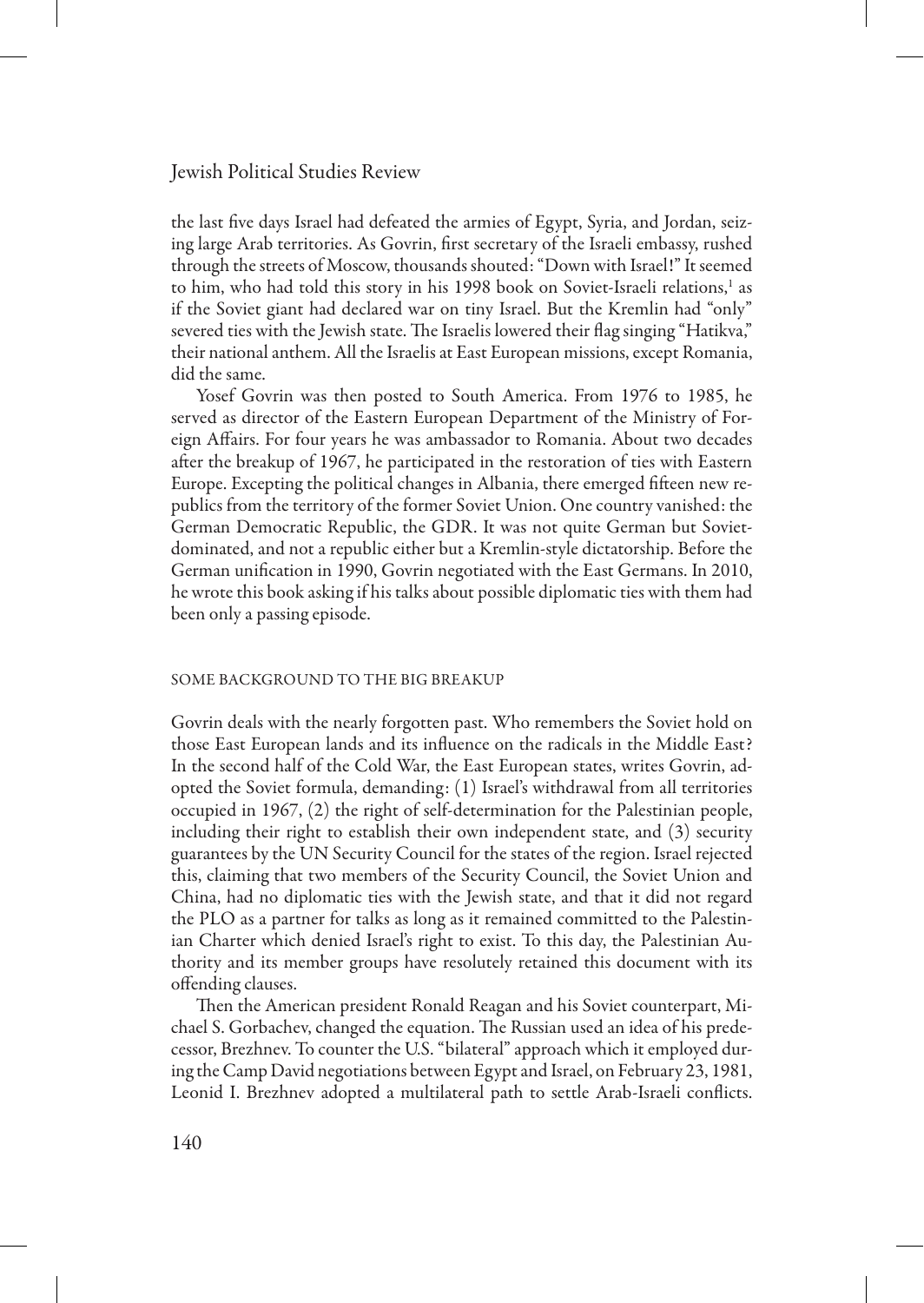Israel rejected it because it could be outmaneuvered by Arab majorities. The forum would boost the detrimental Soviet influence. But on October 30, 1991, Gorbachev at the UN Madrid Peace Conference favored a new joint American-Soviet approach as an opportunity for possible bilateral Arab-Israeli deals.

This was the framework in which East Europeans broke off and later resumed their ties with Israel. During the decades which followed the big breakup on Saturday, June 10, 1967, most of these states abandoned Communist doctrine and voted for democracy, laying the foundation for normal ties. When the Six Day War broke out on Monday, the reviewer was in school as a sixth grader near the pyramids. After 9 a.m. all hell broke loose in Cairo. On the streets men screamed as in Moscow: "Down with Israel!"

That week, Israel defeated Arab armies stopping on Saturday, day six of its preemptive war. President Abd an-Nasir (Nasser) had stepped down, and protesters demanded his return. Backing him up, the Soviet Union, followed four days later by Bulgaria, Czechoslovakia, Hungary, Poland, and Yugoslavia severed ties with Israel. Although the GDR's head, Walter Ulbricht, maintained no such ties, he acted as a driving force. He also fulfilled Arab wishes and hoped to deflect a West German threat in the form of the Hallstein Doctrine, which stated that Bonn would punish all countries that established ties with the GDR, by means of a large-scale, coordinated Arab recognition of the GDR which would make the threat of a boycott useless, since Bonn would not act against a whole group of states.

Govrin, in seven chapters, surveys the path from the breakup in 1967 to the resumption of ties in 1991. Five of these are devoted to the countries that broke ties, one each to Albania and the GDR. Since he has aptly enlightened us, I shall add East German and Arab background with regard to the broader European and Middle Eastern situation. Govrin shows that potential ties between East Berlin and West Jerusalem loomed during the brief period of 1989 to 1990. Before this, he notes, Israel refrained from diplomatic ties with the GDR because, in contrast to Bonn, it rejected its moral and material obligation to the victims of the Holocaust. He also notes correctly that the GDR's hostile attitude toward the Jewish state was the most pronounced of the Soviet bloc. He stresses that East Germans refused to recognize outright Israel's right to exist (96). But their approach was much more sophisticated and harmful because they claimed: "Israel yes, Zionism no."2

The same applies to Govrin's argument that "no East German leader ever denounced the Nazis' crimes against the Jews as people" (94). Since I lived "on the other side" of the Berlin Wall and know their doctrine, I would say that of course they did. But the East Germans had to hide some dark secrets. One of these was Stalin's order which turned German Communists like Walter Ulbricht against the Social Democrats, calling them "Social Fascists." In 1933, this policy helped Adolf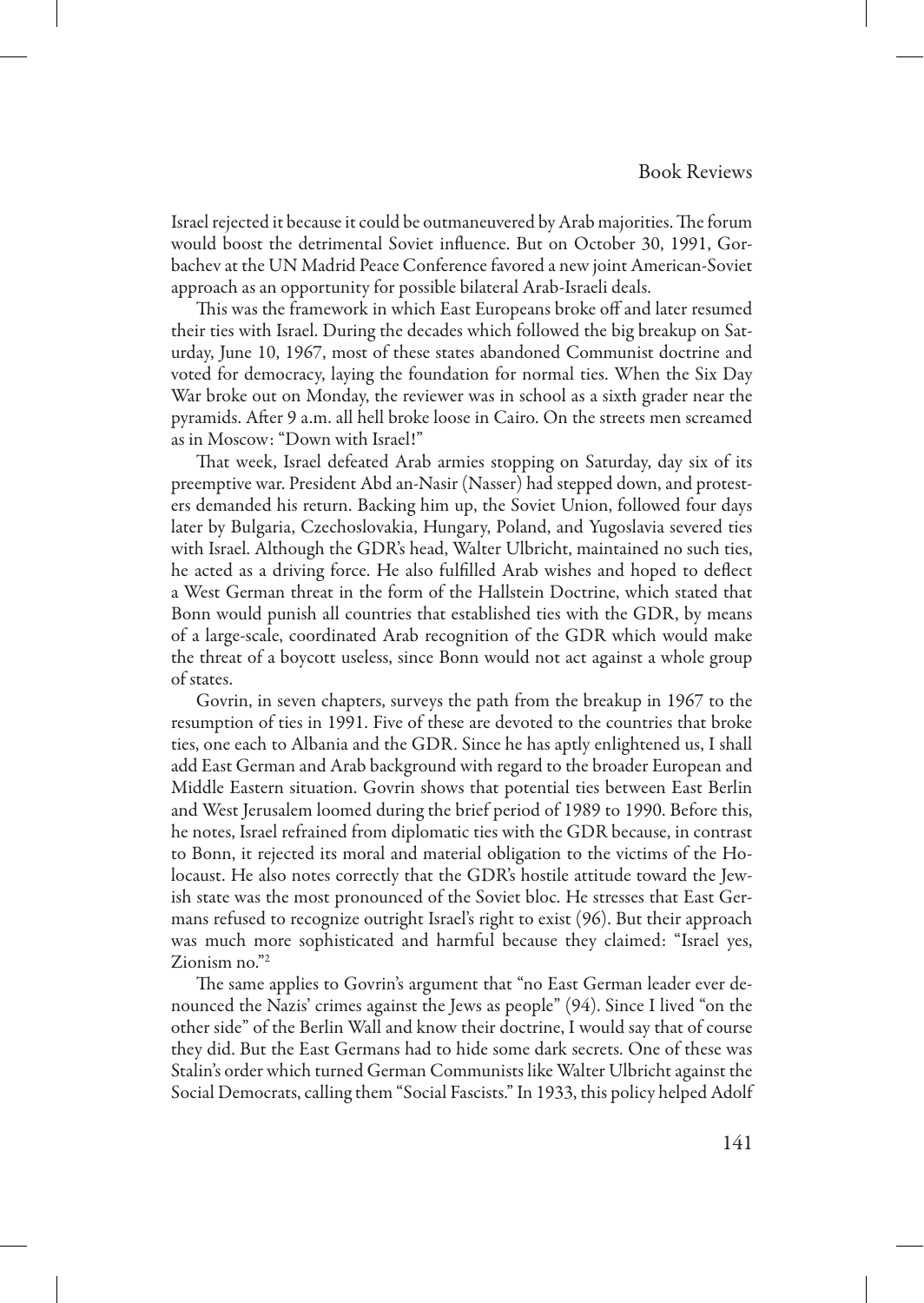Hitler gain power. Later, Ulbricht even supported the Non-Aggression Pact between Hitler and Stalin of mid-1939. Its secret protocol not only divided Poland between the two dictators. They even agreed that, if Jews were to flee to the Soviet side, they would be returned to the Nazis—and they were, as Govrin documented in his previous book.<sup>3</sup>

#### German Restitution, Israel, and Palestinians

After the war, Ulbricht's group of faithful hard-line Communists gained power only by the force of Stalin's occupation army. They would have stood no chance in fair elections. As co-enablers of Hitler's rise, they shared responsibility for the fate of the Jews. Concealing the parallels between the left and right dictatorships in Europe, they did not call the Third Reich "National Socialism" but Fascism. Using the word socialism would have come too close to their Soviet model. By using the definition "Fascism for class warriors," they also eliminated the racist aspects of Hitler's double atrocity against the "Judeo-Communist empire": racialist and ideological. After 1945, these Communists or socialists portrayed themselves as the "left victims" of Nazis who had "nothing to make up" to the Jewish victims. Their ideological argument against restitution was as follows: "Why should we empower capitalists in the aggressive state of Israel that didn't exist when the genocide took place?" So this rationalization of "red class warfare" permitted them to evade the most basic questions of decency and humanity.

Thus, Ulbricht refused Israel's *aide mémoire* of August 3, 1955,<sup>4</sup> requesting payment of one-third of the restitution monies for Jewish lives and properties lost in the territory that in 1949 became the GDR. Bonn had agreed to two-thirds of \$1.5 billion in the Luxembourg treaty of September 10, 1955, which was paid in products or transfers to persons. When, on July 9, 1956, Israel demanded \$412.5 million from the GDR, Ulbricht rejected the restitution for the state of Israel. But he could not deny the Nazi murder of Jews, that also German survivors lived in Israel, and that there were many Jewish properties left in East Germany. His ideology evaded the responsibility for Nazi racism.

Ulbricht ignored Israel for reasons of ideology and foreign expediency. Nonetheless, East Germans showcased the Jewish genocide. All of the youth visited the concentration camps. The radical left saw the Jewish question as a social but not a national issue. So, in their view of class warriors, Israel was no solution. Instead, the "Palestinian cause" became Ulbricht's ticket for rejecting Israel and scoring points with the Arabs. Fighting against West Germany, he sided with Arab states and Palestinian Arabs. To him, the Israeli-Palestinian conflict was a promising unifier of Arabs which would open the path to gain their recognition. While West Germans accepted their responsibility toward Jews according to the terms of the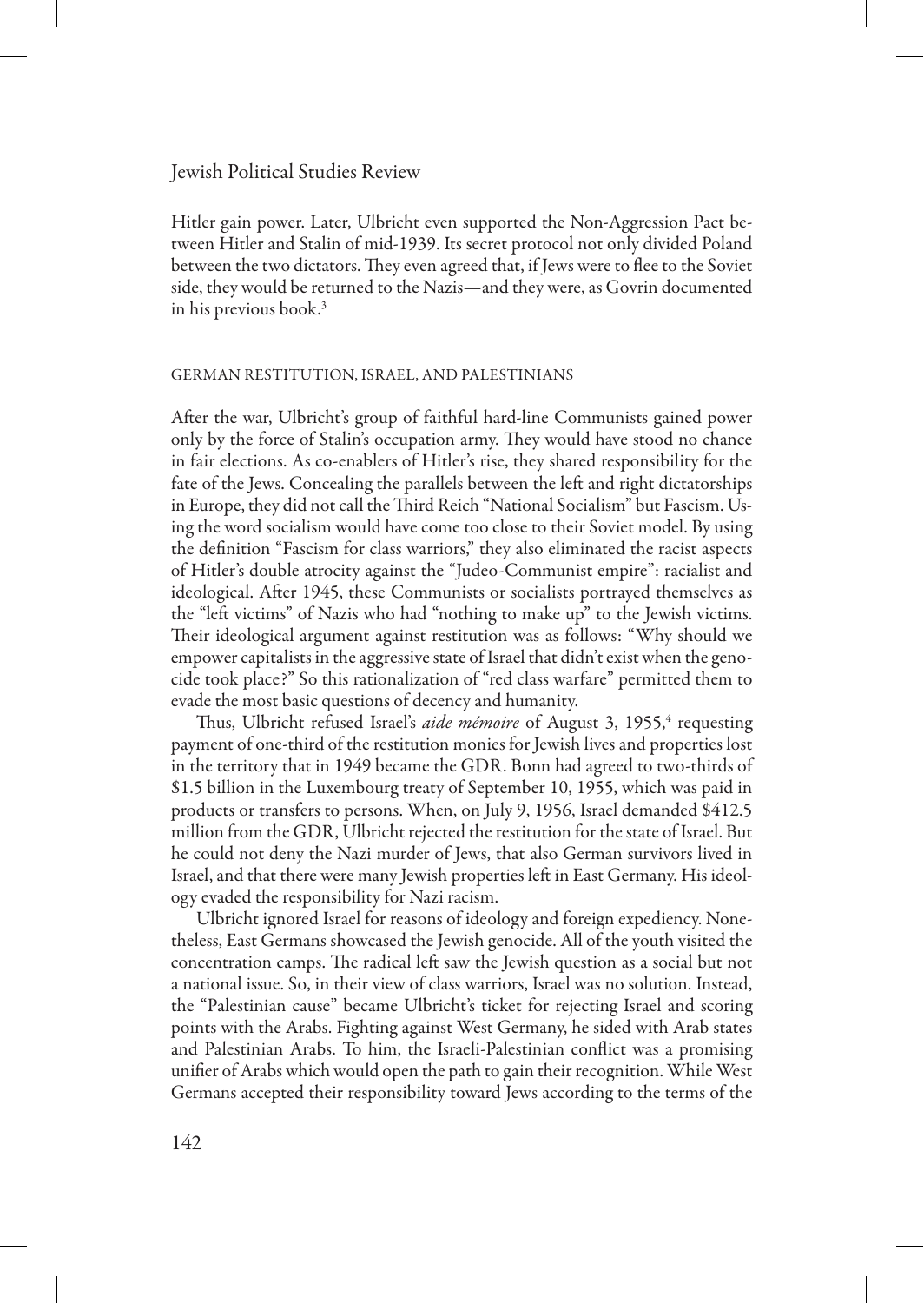1952 Reparations Agreement, Ulbricht's group denied it, hid the sins of the radical leftist past, and turned against Israel in the rivalry of the divided Germanies. At first he welcomed a Jewish state, but when Stalin turned against it in 1953, predictably he followed suit.

Israel became a robust democracy, and in 1952 rejected a West German offer for full diplomatic ties.<sup>5</sup> In the following year, divided German representatives presented themselves in the capitals of the Middle East. Among these were the West German ambassador to Cairo, Günther Pawelke, and the East German consul, Kurt Enkelmann. The door was now open for Ulbricht's "nation game," a method of blackmailing Bonn and West Jerusalem on Jewish and Palestinian questions, a tactic that the Arabs discovered early on. Whenever Bonn did something to Israel's benefit, the Arabs turned to East Berlin. Working with the Jewish genocide and the German Nazi past, this turned out to be a delicate matter in the Middle East and divided East European and West German politics. This became evident during the Eichmann trial in 1961, which had implications for foreign policy of both German and Arab countries. Al-Hajj Amin al-Husaini, ex-grand mufti of Jerusalem, and Nazis in Israel's neighboring states were main factors as were the ex-Nazis around Konrad Adenauer's state secretary, Hans Globke, and spymaster, Reinhard Gehlen.

#### Key Points before 1967

When Ulbricht made his 1965 visit to Abd an-Nasir in Cairo, he also initiated official ties with Ahmad ash-Shuqairi's PLO and publicly criticized arms deals between West Germany and Israel. Bonn punished Cairo for this visit by withdrawing aid and recognizing the state of Israel. Then, ten of the thirteen Arab countries sided with Abd an-Nasir and broke their ties with Bonn as well. For about seven years the East Germans became the only German diplomats in Arab countries, while West Germans focused on their ties with Israel. The radicals, the East German leftists, Arab nationalists, and Islamists gladly filled the vacuum with a string of plots and hostilities against the Jewish state.

On February 23, 1966, a Syrian *coup d'état* brought Baath radicals to power such as Salah Jadid and Hafiz al-Asad. Nur ad-Din al-Atasi became president (his clan was close to Amin al-Husaini), Yusuf Zuawin prime minister, and Ibrahim Makhus foreign minister. Initiated and led by al-Husaini in the Arab League, the Syrians headed an Arab delegation to Bonn protesting in vain against restitution for Israel, which they set out in an *aide mémoire*. In early 1967, Makhus suggested to Ulbricht's envoy in Damascus, Horst Grunert, a new policy line toward Israel: East Berlin should take the lead among East European states in breaking their ties with the Jewish state and promoting "the Arab fight to liberate Palestine."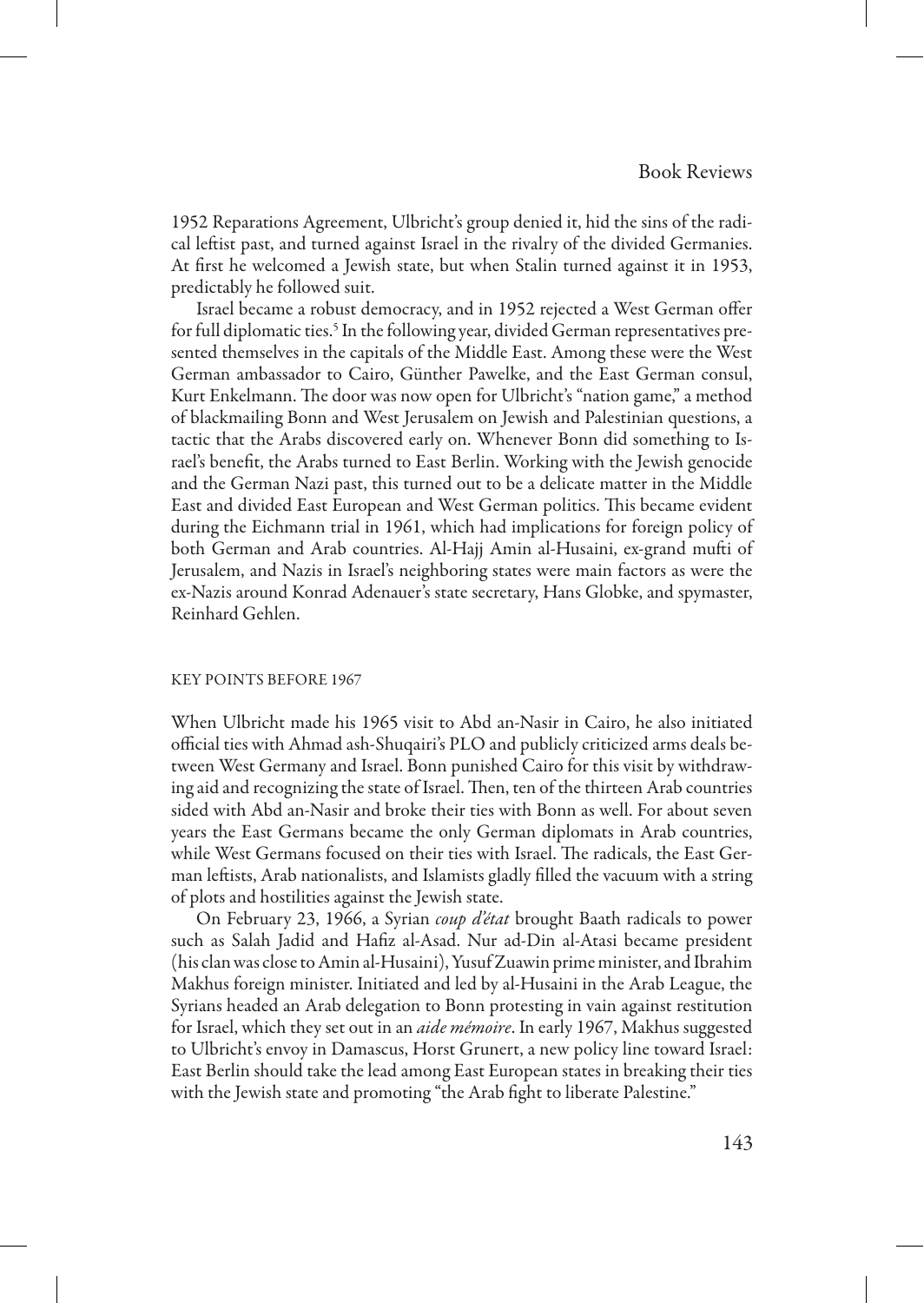Consul General Grunert reported on February 22 that this meant getting the East European states to break their relations with Israel and support the current Syrian line of liquidating the Jewish state by force. This, stressed Makhus, would lead to fulfillment of all the goals of the GDR (full diplomatic ties with Arabs) in this region.<sup>6</sup>

Deputy Foreign Minister Günter Kohrt sent Grunert's report to Ulbricht with his commentary that the GDR could not accept the Makhus proposal. "Israel's existence is a fact which cannot be eradicated militarily or otherwise. It is a UN member, recognized by more than 80 states…." The advice to East Europeans "to break their ties with Israel would be unrealistic and likely wouldn't lead to positive results…." Eventually, he concluded, recommending to them a slow freeze of their relations with Israel would not be adhered to "for they are already down to a minimum with respect to the Arab countries." Instead, he suggested bilaterally consulting East Europeans on how to exploit the recent Syrian suggestion, to coordinate their position toward Israel, and to organize a campaign of solidarity for the Palestinian refugees by offering them medical aid, nutrition, and training facilities.

Ulbricht set three goals: to be the vanguard against Israel among the East Europeans, to get them to freeze their ties with Israel, and to coordinate among the East Europeans. Indeed, he adopted Syria's proposition to end all East European ties with Israel as "key of East Berlin's goals." He circulated the text to the top brass of his ruling party. Damascus launched negotiations for full diplomatic ties with East Berlin. Now Ulbricht was ready to seal the deal by visiting Syria. On June 9, 1967, he ordered arms deliveries to radical Arab states. He also sent Foreign Minister Otto Winzer on a tour of five of such states. On May 22, 1967, the minister stated that his Algerian counterpart, Abd al-Aziz Butafliqa, had again demanded that East Berlin take the lead among the East Europeans to press for a rupture of their ties with Israel; East Berlin should have done it two years ago when Bonn established ties with Israel. Thus, we may observe here a coordinated effort on the Arab side. Two weeks later though, on June 5, 1967, Israel, which was subjected to an Egyptian act of war—the closing of the Straits of Tiran—and confronted with Egyptian forces massing in Sinai, undertook the preemptive strike that opened the Six Day War.7

### Ulbricht's Initiative and the GDR's Reward

On June 9, 1967, Ulbricht met in Moscow with Soviet and other East European officials. His handwritten notes of the talks that day contain the following phrases: "surprise war by Israel like 1956," "its intelligence apparatus," "Sixth U.S. Fleet," "UN division of Palestine, 11/29/1947," "Gulf of Aqaba," "Abd an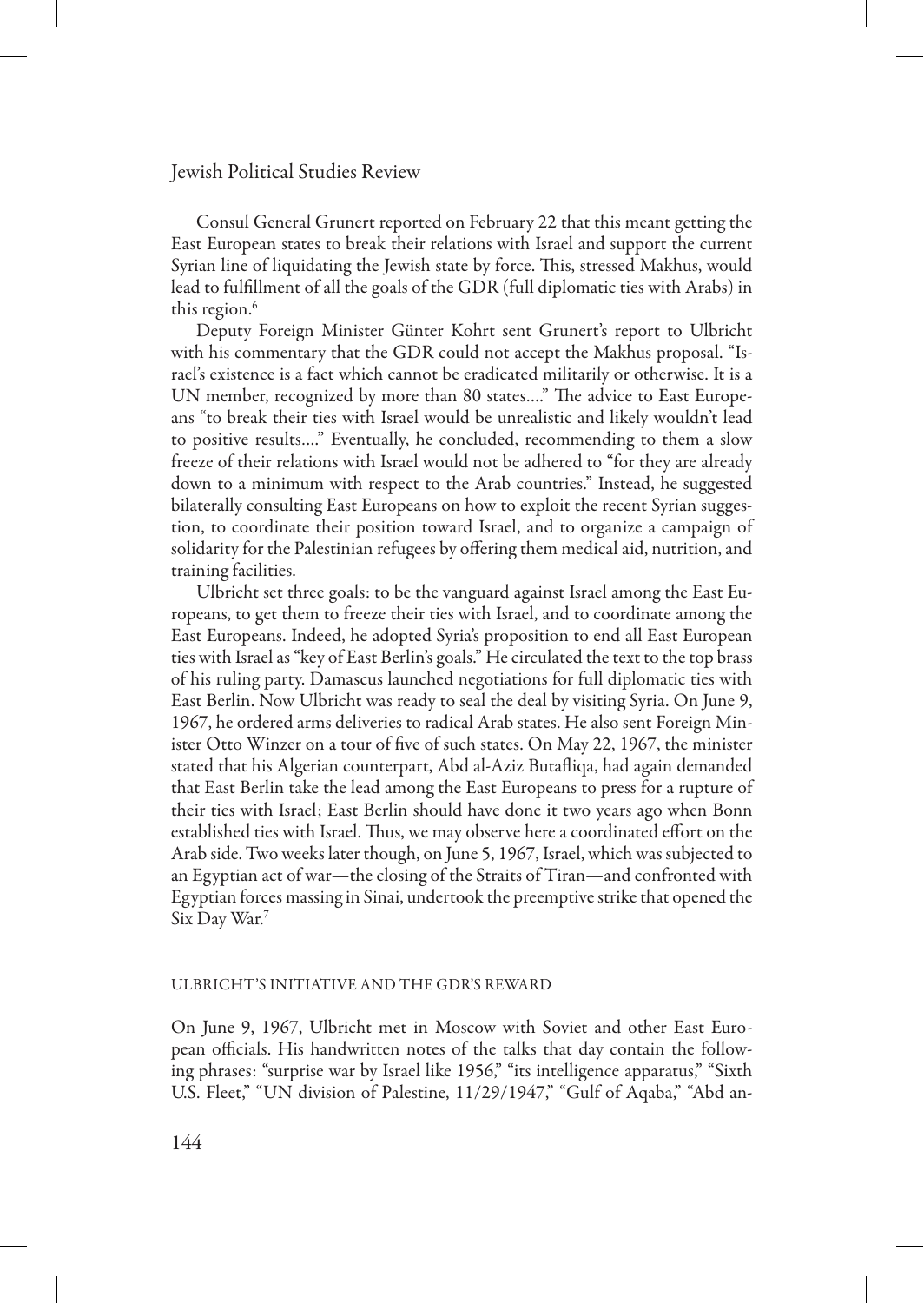Nasir's rejection of UN troops," "readiness to negotiate with America." The last phrase should have alerted everyone in the Kremlin, because this "readiness to negotiate with America" came up later when Anwar as-Sadat achieved power. As we can prove, this potential alternative Arab approach was already a point in the discussions among the East Europeans in mid-1967. Then Ulbricht noted some questions: how could such an aggression have occurred? What should happen to Israel? We read among his conclusions: "global strategy of imperialism," "consultations," "coordination of joint solidarity plan for Egypt and Syria," "permanent committee," "changes," "the protection against air raids."8

Obviously, the advice of Foreign Ministers Makhus of Syria and Butafliqa of Algeria suited Ulbricht's policy of taking the lead in having the East European states break their diplomatic ties with Israel and then coordinating joint anti-Israeli and pro-Arab actions after the war. He was rewarded, though, not by the Syrians but by the Iraqis. The Iraqi leader Ahmad Hasan al-Bakr heard about the ongoing talks between Syria and the GDR on diplomatic ties. In the usual rivalry between the two Baath factions, al-Bakr, and in his tow Saddam Husain, rushed ahead and proclaimed on Radio Baghdad, on May 1, 1969, the opening of full diplomatic ties with East Berlin.9

This was the breakthrough to which Ulbricht had devoted so many years and jettisoned his responsibility toward Jews and Israel. Sudan, Syria, South Yemen, and Egypt followed suit. Thus, Bonn's Hallstein Doctrine fell, and the German question in Europe changed for the worse, making it now acceptable for most other countries to recognize the dictatorial regimes of the Soviet type. Because a group of Arab states had established full ties with East Berlin, there now was no point for Bonn to attempt to prevent this any longer, and there followed the recognition of a leftist regime not based on commonly shared values but on a radical ideology, backed by the Soviet occupation forces. Suddenly, the GDR gained international recognition. This also transformed the German question in Europe, postponing any thought of unification and resulting instead in a long period of inter-German coexistence.

#### Arming Palestinians, Denouncing Zionism

Indeed Baghdad's recognition was a great reward for the East Germans. As did the Syrians, the Iraqis forwarded a political and economic wish list. Point one contained a request "for more powerful support of the Iraqi position in the East German media against Zionism and the illegal Zionist existence on Palestinian territory [liquidation of Israel]." Point two demanded arms deliveries to the Palestinians. That East Berlin would not recognize Israel was included in point three, and point four included "free gifts" (a code for invitations or vacations and round trips in East Germany).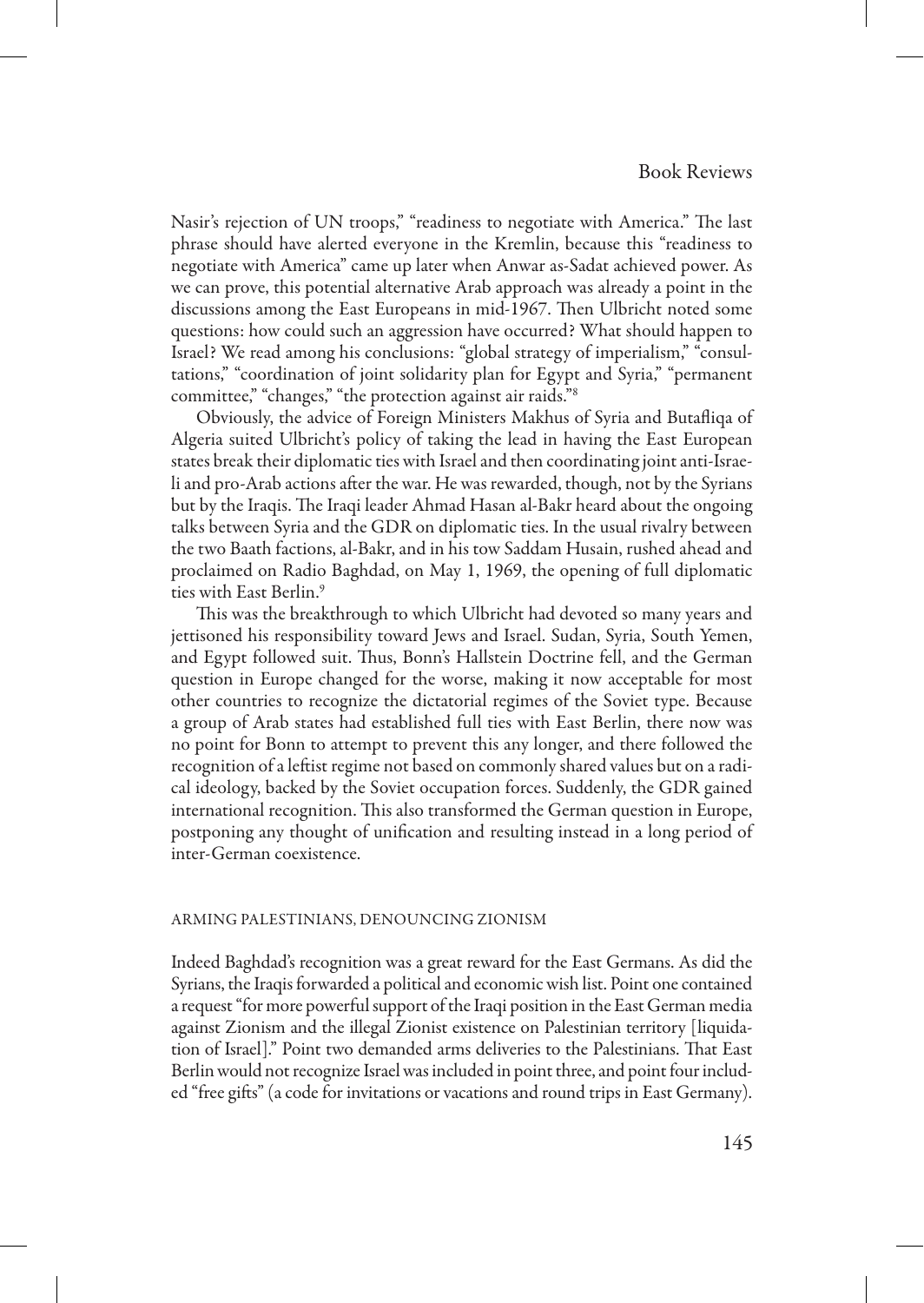Since the wish list explicitly asked to arm Palestinian groups, $10$  and Moscow favored a new line toward the PLO after Yasir Arafat's takeover,<sup>11</sup> East Berlin sent arms to the Syrian Palestinian faction as-Sa'iqa ("hit force," "shock troop," or "strike guard," named by al-Hajj Amin al-Husaini with an eye to Heinrich Himmler's SS commandos).12 In 1970, East Berlin sent for 5,000 as-Sa'iqa fighters, 3,000 AK-47 rifles, 560 light machineguns (MG 34), 2,000 bolt-action carbines (Mauser 98), 10,000 hand grenades, 260 binoculars, and ammunition (at a value of 4.4 million marks). Two decades later, the Pentagon still listed as-Sa'iqa as a Middle Eastern terror group closely allied with Syria's Baath party.13

East Berlin also pushed hard to denounce Zionism. The infamous Soviet campaign, often in the official party newspaper *Pravda*, claimed that "Zionism is a world evil," "Golda Meir and Moshe Dayan are allied with the henchmen of Maidanek, Auschwitz, other death camps, and neo-Nazis" (accusing the ex-Nazi Party members in the West German government), and that "Zionists of the Third Jewish Empire should erect a memorial for Hitler, for they took over from him the idea of a Jewish Race." The Soviets made booklets of such propaganda and disseminated them in many languages.

This led to the 1975 UN Resolution 3379 in which "Zionism is a form of racism," repealed in 1991 by 111 against 25 states with 13 abstentions. Returning to Govrin's central point, it is self-evident that the resumption of Israel's relations with East European countries was a most important step toward ending such incitement, though it lingers on. Many East Germans took their opportunity to become properly informed. At the same time, while Govrin was involved in three rounds of negotiations on Israeli-East German ties, East German academics founded a Friendship Society.<sup>14</sup> Already in 1985, others began to study Modern Hebrew at Humboldt University of Berlin with such teachers as Heinrich Simon, Rahel Stillmann, and Angelika Timm.

#### Conclusions

Ultimately, no diplomatic ties between Israel and the GDR were formed, but this problem was resolved when West Germany, which had already established relations with Israel, absorbed East Germany. Govrin has uncovered key chapters of this comparative history. From his book and the background presented here on the evolution of the East Bloc policy, we may conclude:

a) Half a year before the war of June 1967, the East Germans had decided to work for a large-scale East European rupture of relations with Israel. The Syrian and Algerian proposal on how to "solve the German and Palestinian question" envisaged a deal by which they would recognize the leftist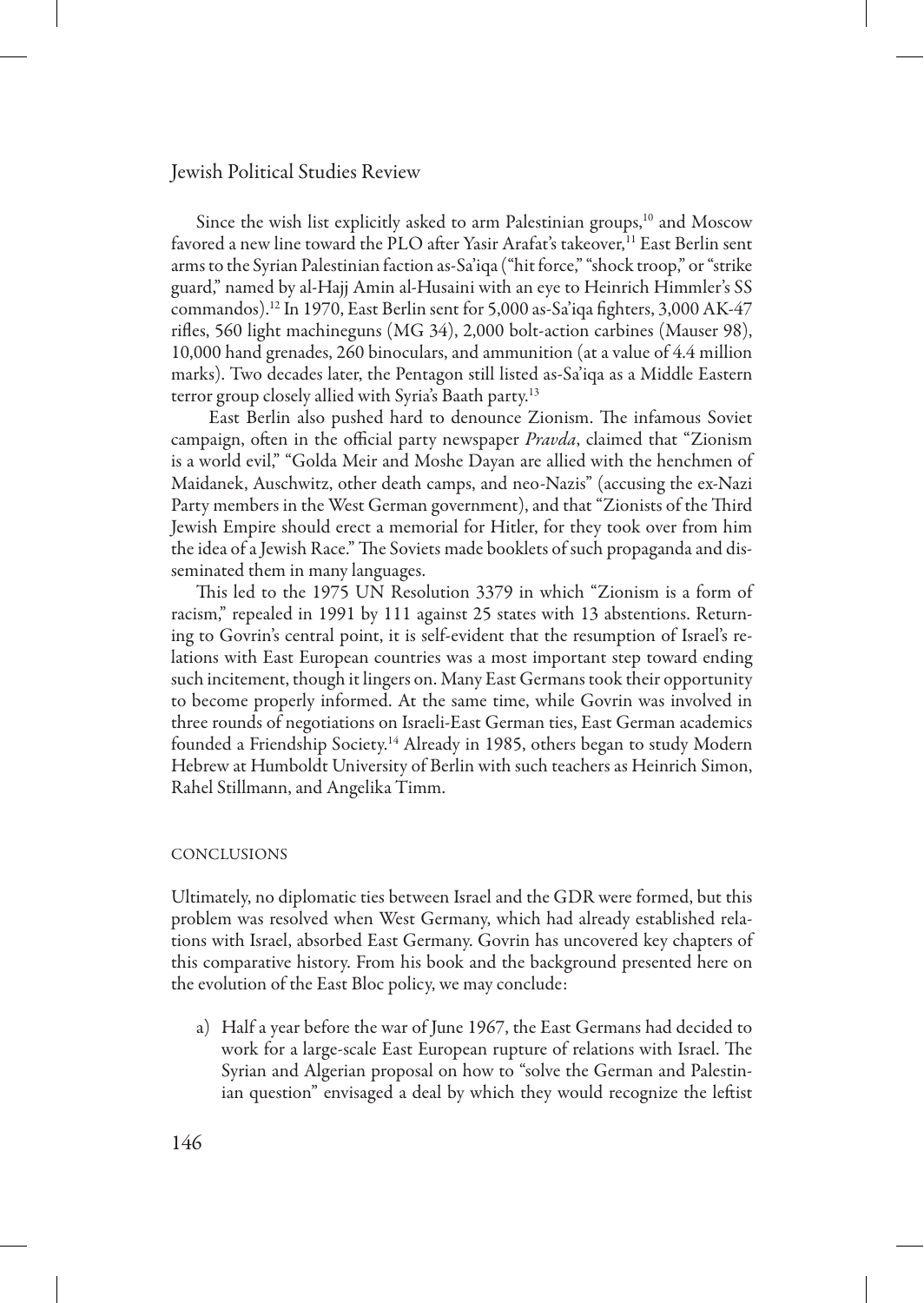East German regime and it would become the East European vanguard in arming the Palestinians for the destruction of Israel. The reward: full diplomatic recognition of the East German regime at once by a group of radical Arab states.

- b) In the Kremlin's new 1969 pro-PLO line, the most disputed point was that Yasir Arafat insisted on Israel's destruction while the Soviets opposed it. Nevertheless, they (and the East Europeans) began providing him weapons. East Berlin's claim, "Israel yes, Zionism no," was not true either because the GDR clandestinely did much to arm Israel's foes and to undermine the state's very existence.
- c) There was a specific and long-lasting leftist ideology and party line set in place from Stalin to Ulbricht which prevented them from recognizing the realities (as in Islamism today). This ideology favored the coordinated UN campaign against Zionism. (This is similar to the current campaign that aims at delegitimizing the state in the Durban process sponsored by UNESCO since mid-2001: its draft resolution singled out Israel for criticism and likened Zionism to racism. Canada, the United States, and Israel walked out. The European Union also rejected demands by Arab states to criticize Israel for "racist practices.")
- d) The Arab victory in breaking relations with Israel and gaining the recognition of East Germany was a Pyrrhic victory (like the present attempt of the Palestinian Authority to attain a state by means of a UN vote rather than by direct negotiations with Israel). But this concerted action between Arab and East European states generated a vacuum for the democratic powers. West German representatives vanished from the region for about seven years while the GDR had a strong presence. We can compare the situation with the weak American position of today and ask who will now fill this gap of democratic leadership and influence? The Russians, Chinese, Iranians, and other Islamists are trying hard and have already had a measure of success (just look at Syria).
- e) Govrin makes us see that only *after* the East Europeans returned to a more realistic worldview did the resumption of ties with Israel become possible, and that there were already moderate people at work on the other side. They, and among them of course moderate Islamists, will become especially important in the present situation as well.
- f ) With regard to a more realistic worldview, we are currently witnessing just the opposite as a consequence of a regionally triumphant Islamism. This means that the carriers of an unrealistic approach seem to be achieving power on a large scale. If this is the case, we can expect a long phase of difficulties and conflicts ahead as was the case for two decades after the East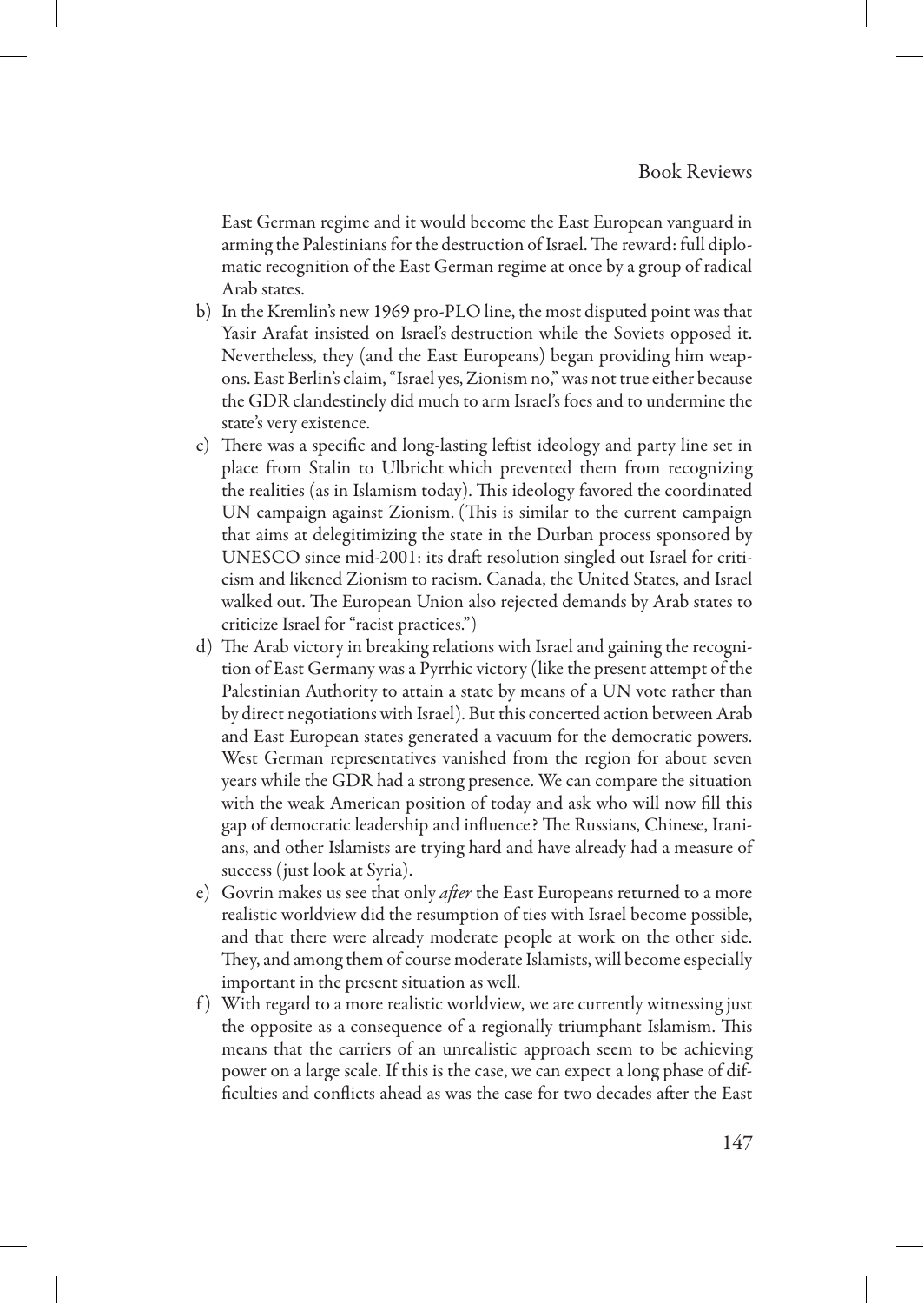Europeans' big breakup with Israel. Progress can only be achieved when other sides or potential partners abandon their unrealistic ideology.

As Govrin demonstrated, a process of deradicalization took place in Eastern Europe which was the precondition for normalization with Israel. From 1965 to 1967, the opposite process had taken place, resulting in a democratic retreat. During the 1950s, the advancing Soviets prepared a new regional strategy against Israel and the "Main Enemy," America. During the 1960s, under Soviet and East German leadership, some radical Arab states allied with East European states, intensifying the Cold War in the Middle Eastern arena and creating the conditions for real wars which prevailed in the region during the second half of the Cold War. After the East European peoples dismantled that leftist ideology from within, the Berlin Wall and other walls fell. Thus, the wave of democratization in Eastern Europe swept away a major obstacle which had prevented the rebuilding of diplomatic ties with Israel. One might ask if, sometime, a similar process could take place in the Islamic regions. The ideology of Islamism is derived from a world religion, from which it should be separated. This development, which hopefully would displace the radical Islamist current by liberal Muslims and others, might include the initiation of a process of de-jihadization and the building of peaceful and positive relations in the region.

### **NOTES**

- 1. Yosef Govrin, *Israeli-Soviet Relations, 1953–67: From Confrontation to Disruption* (London: Cass, 1998); Yosef Govrin, *The Six-Day War in the Mirror of Soviet Israeli Relations, April-June 1967* ( Jerusalem: Hebrew University of Jerusalem, 1985).
- 2. Wolfgang G. Schwanitz, "'Israel ja, Zionismus nein'": Zum Israel-Bild in SED-Akten über Arabien (1948 bis 1968), " in Mario Keßler, ed., *Arbeiterbewegung und Antisemitismus: Entwicklungslinien im 20. Jahrhundert* (Bonn: Pahl-Rugenstein, 1993), 129–164, documents 156–164.
- See Soviet refusal to accept Jewish refugees who fled from Polish territory occupied by Germany, Memorandum, Berlin, December 5, 1939, and Krakov, December 20, 1939, in Yosef Govrin, *The Jewish Factor in the Relations between Nazi Germany and the Soviet Union 1933–1941* (London: Vallentine Mitchell, 2009), Appendices 13 and 14, 132–133; see also my review thereof in *Jewish Political Studies Review* 22:3–4 (Fall 2010): 111–116.
- 4. Political Archive of the Foreign Office, Berlin, PArchAA, Bestand MfAA, A13308, Overview on The GDR's Position Toward Israel, East Berlin 1960, 4–5: all via Moscow Embassy, Israel's aide mémoire 08/03/1955, GDR's Reply 12/28/1955, Israel's Reply 04/20/1956, GDR's Reply 07/09/1956.
- 5. Wolfgang G. Schwanitz, "Adenauers Botschafter in Kairo. Die geheime Friedensvermittlung Ägypten–Israel 1953," in *Historisch-Politische Mitteilungen, Archiv für Christlich-Demokratische Politik, Konrad-Adenauer-Stiftung* 10 (2003): 151–172; see also related documents online in my overview: "Adenauer in New York, Pawelke in Kairo. Neues zu